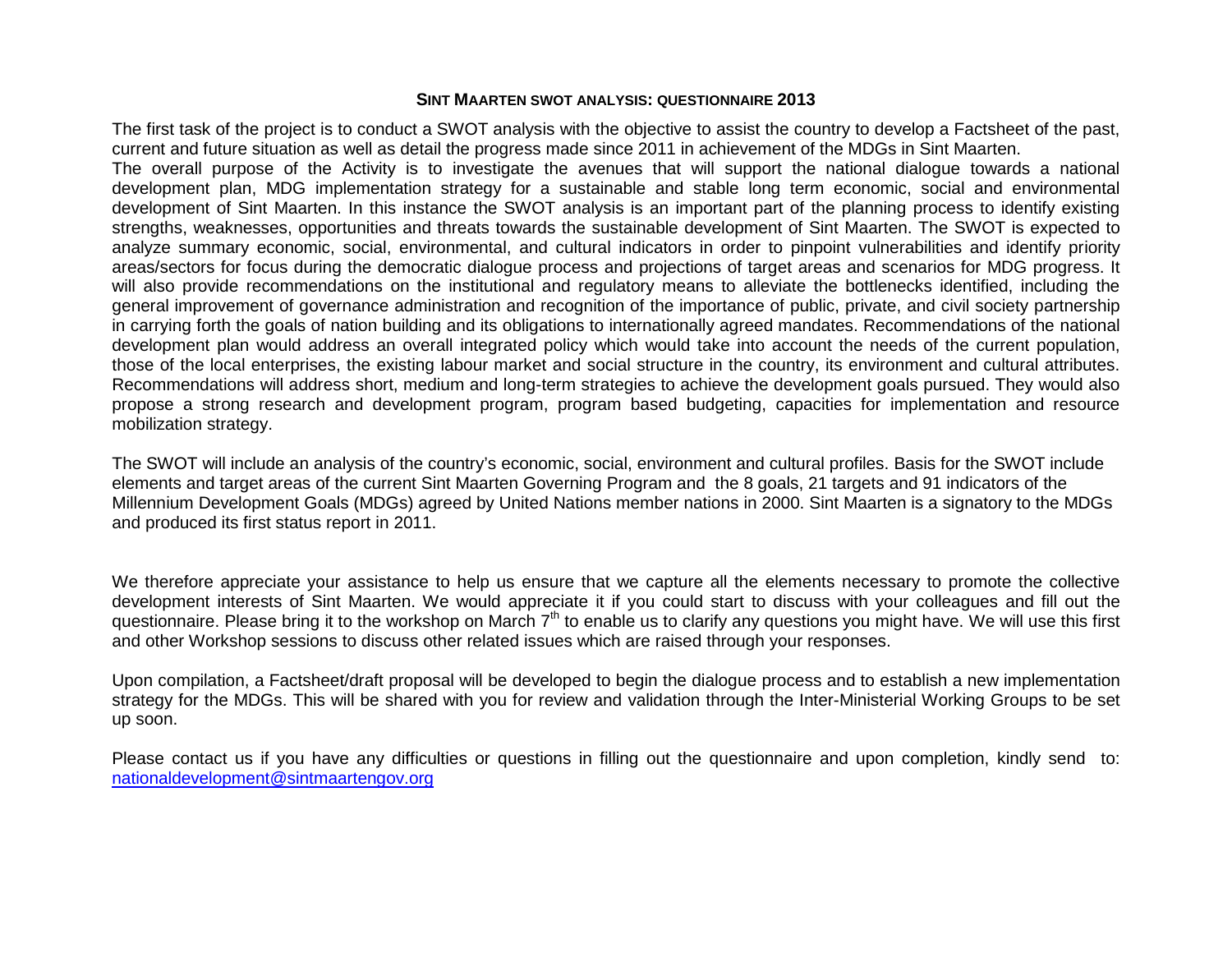Section I. Organization and Contact Information

Please tick  $()$  relevant boxes

I.1. Title: ο Mr. ο Ms. ο Dr. ο Other (specify):

I.2. Surname:

I.3. Name:

- I.4. Position:
- I.5. Company/Organization:
- I.6. Department:
- I.7. Ministry:
- I.8. Mailing Address:

I.9. Telephones:

I.10. Email:

I.11. Website:

I.12. Principal activities of your business / organization

# **Section II.**

**General Questions**

All the below questions should be answered with key words or a maximum of 3 sentences.

10/10/10 witnessed the birth of new country Sint Maarten. This status comes with responsibilities, bottlenecks and opportunities. Two years onward, we now have the opportunity to reflect on the current situation and how best to collectively work together to achieve our common goal for a better, sustainable Sint Maarten. This section of the questionnaire deals with plans, processes/tools, capacities and issues that when not addressed could negatively impact your work.

\_\_\_\_\_\_\_\_\_\_\_\_\_\_\_\_\_\_\_\_\_\_\_\_\_\_\_\_\_\_\_\_\_\_\_\_\_\_\_\_\_\_\_\_\_\_\_\_\_\_\_\_\_\_\_\_\_\_\_\_\_\_\_\_\_\_\_\_\_\_\_\_\_\_\_\_\_\_\_\_\_\_\_\_\_\_\_\_\_\_\_\_\_\_\_\_\_\_\_\_\_\_\_\_\_\_\_\_\_\_\_\_\_\_\_\_\_\_\_\_\_\_\_\_\_\_\_\_\_ \_\_\_\_\_\_\_\_\_\_\_\_\_\_\_\_\_\_\_\_\_\_\_\_\_\_\_\_\_\_\_\_\_\_\_\_\_\_\_\_\_\_\_\_\_\_\_\_\_\_\_\_\_\_\_\_\_\_\_\_\_\_\_\_\_\_\_\_\_\_\_\_\_\_\_\_\_\_\_\_\_\_\_\_\_\_\_\_\_\_\_\_\_\_\_\_\_\_\_\_\_\_\_\_\_\_\_\_\_\_\_\_\_\_\_\_\_\_\_\_\_\_\_\_\_\_\_\_\_

\_\_\_\_\_\_\_\_\_\_\_\_\_\_\_\_\_\_\_\_\_\_\_\_\_\_\_\_\_\_\_\_\_\_\_\_\_\_\_\_\_\_\_\_\_\_\_\_\_\_\_\_\_\_\_\_\_\_\_\_\_\_\_\_\_\_\_\_\_\_\_\_\_\_\_\_\_\_\_\_\_\_\_\_\_\_\_\_\_\_\_\_\_\_\_\_\_\_\_\_\_\_\_\_\_\_\_\_\_\_\_\_\_\_\_\_\_\_\_\_\_\_\_\_\_\_\_\_\_ \_\_\_\_\_\_\_\_\_\_\_\_\_\_\_\_\_\_\_\_\_\_\_\_\_\_\_\_\_\_\_\_\_\_\_\_\_\_\_\_\_\_\_\_\_\_\_\_\_\_\_\_\_\_\_\_\_\_\_\_\_\_\_\_\_\_\_\_\_\_\_\_\_\_\_\_\_\_\_\_\_\_\_\_\_\_\_\_\_\_\_\_\_\_\_\_\_\_\_\_\_\_\_\_\_\_\_\_\_\_\_\_\_\_\_\_\_\_\_\_\_\_\_\_\_\_\_

1. Please provide information on a) human resources and

b. technical constraints

2. Which of the below specific government policies and development plans are you aware of and use within your organization? Which other plans do you use for your specific line of work.

- Governing Program
- MAPP: Multi annual Policy Plan (MAPP)
- Tourism Master-plan
- Culture Policy
- Education Master-plan
- Multi annual Integrated Social Development Policy Plan (MISOP)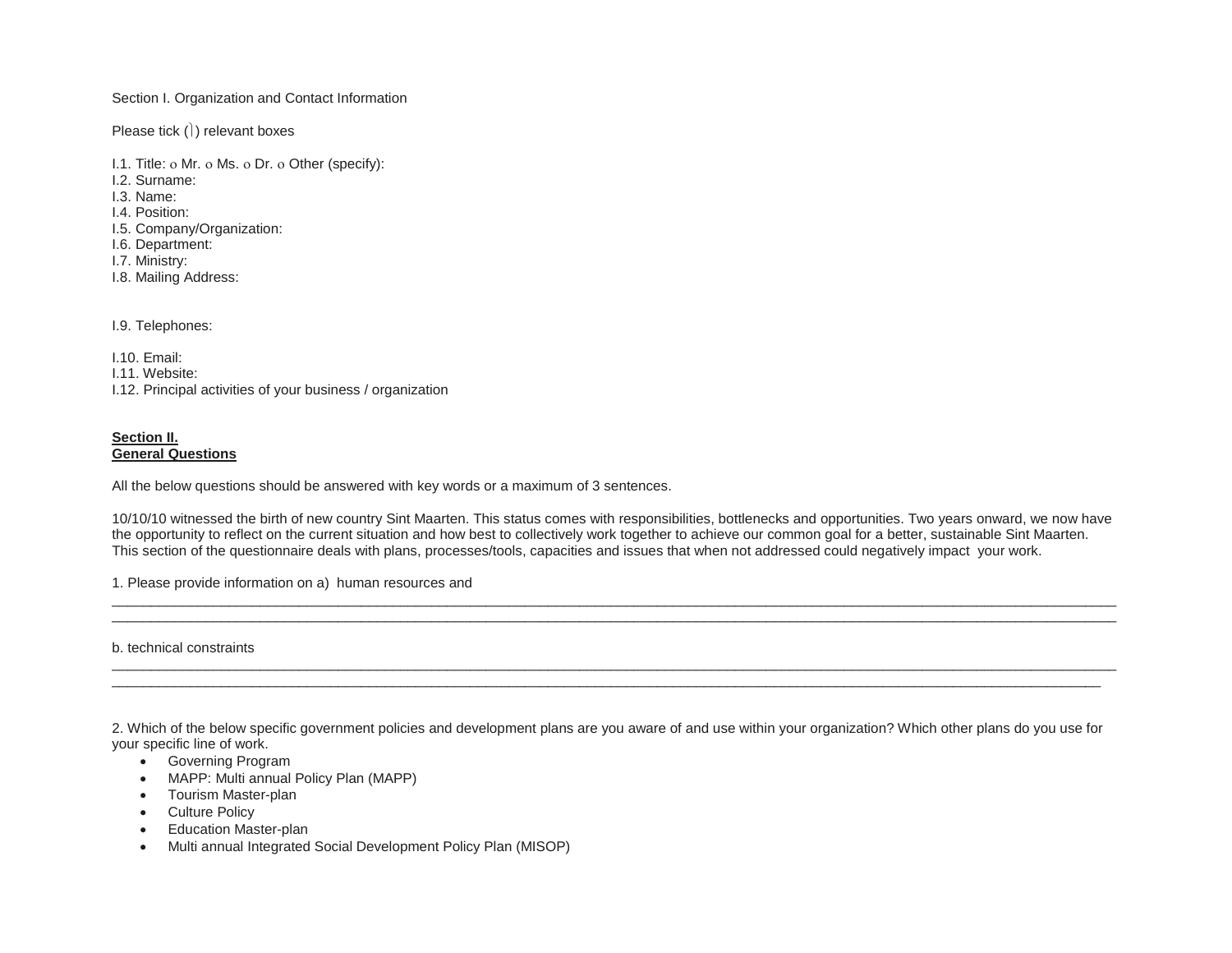- Millennium Development Goals (MDG)
- Economic Diversification Plan
- Comprehensive Economic Diversification Plan
- Integrated Neighbourhood Development Plan
- Employability Plan
- Other:

3. Provide information on some of your most successful programs/projects of your Ministry/Department or Organization/Company (past, present and projected). \_\_\_\_\_\_\_\_\_\_\_\_\_\_\_\_\_\_\_\_\_\_\_\_\_\_\_\_\_\_\_\_\_\_\_\_\_\_\_\_\_\_\_\_\_\_\_\_\_\_\_\_\_\_\_\_\_\_\_\_\_\_\_\_\_\_\_\_\_\_\_\_\_\_\_\_\_\_\_\_\_\_\_\_\_\_\_\_\_\_\_\_\_\_\_\_\_\_\_\_\_\_\_\_\_\_\_\_\_\_\_\_\_\_\_\_\_\_\_\_\_\_\_\_\_\_\_\_\_

\_\_\_\_\_\_\_\_\_\_\_\_\_\_\_\_\_\_\_\_\_\_\_\_\_\_\_\_\_\_\_\_\_\_\_\_\_\_\_\_\_\_\_\_\_\_\_\_\_\_\_\_\_\_\_\_\_\_\_\_\_\_\_\_\_\_\_\_\_\_\_\_\_\_\_\_\_\_\_\_\_\_\_\_\_\_\_\_\_\_\_\_\_\_\_\_\_\_\_\_\_\_\_\_\_\_\_\_\_\_\_\_\_\_\_\_\_\_\_\_\_\_\_\_\_\_\_\_\_

\_\_\_\_\_\_\_\_\_\_\_\_\_\_\_\_\_\_\_\_\_\_\_\_\_\_\_\_\_\_\_\_\_\_\_\_\_\_\_\_\_\_\_\_\_\_\_\_\_\_\_\_\_\_\_\_\_\_\_\_\_\_\_\_\_\_\_\_\_\_\_\_\_\_\_\_\_\_\_\_\_\_\_\_\_\_\_\_\_\_\_\_\_\_\_\_\_\_\_\_\_\_\_\_\_\_\_\_\_\_\_\_\_\_\_\_\_\_\_\_\_\_\_\_\_\_\_\_\_

\_\_\_\_\_\_\_\_\_\_\_\_\_\_\_\_\_\_\_\_\_\_\_\_\_\_\_\_\_\_\_\_\_\_\_\_\_\_\_\_\_\_\_\_\_\_\_\_\_\_\_\_\_\_\_\_\_\_\_\_\_\_\_\_\_\_\_\_\_\_\_\_\_\_\_\_\_\_\_\_\_\_\_\_\_\_\_\_\_\_\_\_\_\_\_\_\_\_\_\_\_\_\_\_\_\_\_\_\_\_\_\_\_\_\_\_\_\_\_\_\_\_\_\_\_\_\_\_\_ \_\_\_\_\_\_\_\_\_\_\_\_\_\_\_\_\_\_\_\_\_\_\_\_\_\_\_\_\_\_\_\_\_\_\_\_\_\_\_\_\_\_\_\_\_\_\_\_\_\_\_\_\_\_\_\_\_\_\_\_\_\_\_\_\_\_\_\_\_\_\_\_\_\_\_\_\_\_\_\_\_\_\_\_\_\_\_\_\_\_\_\_\_\_\_\_\_\_\_\_\_\_\_\_\_\_\_\_\_\_\_\_\_\_\_\_\_\_\_\_\_\_\_\_\_\_\_\_\_

\_\_\_\_\_\_\_\_\_\_\_\_\_\_\_\_\_\_\_\_\_\_\_\_\_\_\_\_\_\_\_\_\_\_\_\_\_\_\_\_\_\_\_\_\_\_\_\_\_\_\_\_\_\_\_\_\_\_\_\_\_\_\_\_\_\_\_\_\_\_\_\_\_\_\_\_\_\_\_\_\_\_\_\_\_\_\_\_\_\_\_\_\_\_\_\_\_\_\_\_\_\_\_\_\_\_\_\_\_\_\_\_\_\_\_\_\_\_\_\_\_\_\_\_\_\_\_\_\_ \_\_\_\_\_\_\_\_\_\_\_\_\_\_\_\_\_\_\_\_\_\_\_\_\_\_\_\_\_\_\_\_\_\_\_\_\_\_\_\_\_\_\_\_\_\_\_\_\_\_\_\_\_\_\_\_\_\_\_\_\_\_\_\_\_\_\_\_\_\_\_\_\_\_\_\_\_\_\_\_\_\_\_\_\_\_\_\_\_\_\_\_\_\_\_\_\_\_\_\_\_\_\_\_\_\_\_\_\_\_\_\_\_\_\_\_\_\_\_\_\_\_\_\_\_\_\_\_\_

4. What works well within your Organization/Company/Department/Ministry that can be used as a lesson for this initiative?

5. Provide information about capacities that are lacking but needed by your Ministry/Department or Organization/Company (administrative, technical, human resources, procedural).

\_\_\_\_\_\_\_\_\_\_\_\_\_\_\_\_\_\_\_\_\_\_\_\_\_\_\_\_\_\_\_\_\_\_\_\_\_\_\_\_\_\_\_\_\_\_\_\_\_\_\_\_\_\_\_\_\_\_\_\_\_\_\_\_\_\_\_\_\_\_\_\_\_\_\_\_\_\_\_\_\_\_\_\_\_\_\_\_\_\_\_\_\_\_\_\_\_\_\_\_\_\_\_\_\_\_\_\_\_\_\_\_\_\_\_\_\_\_\_\_\_\_\_\_\_\_\_\_\_

6. What are your sources of funding?

7. Provide relevant information about:

a) (internal and national) rules and regulations your organization applies and b) international agreements/treaties related to your area of responsibility as well as c) regional integration mechanism/blocs d) To what extent does your organization apply these rules and regulations? \_\_\_\_\_\_\_\_\_\_\_\_\_\_\_\_\_\_\_\_\_\_\_\_\_\_\_\_\_\_\_\_\_\_\_\_\_\_\_\_\_\_\_\_\_\_\_\_\_\_\_\_\_\_\_\_\_\_\_\_\_\_\_\_\_\_\_\_\_\_\_\_\_\_\_\_\_\_\_\_\_\_\_\_\_\_\_\_\_\_\_\_\_\_\_\_\_\_\_\_\_\_\_\_\_\_\_\_\_\_\_\_\_\_\_\_\_\_\_\_\_\_\_\_\_\_\_\_\_

\_\_\_\_\_\_\_\_\_\_\_\_\_\_\_\_\_\_\_\_\_\_\_\_\_\_\_\_\_\_\_\_\_\_\_\_\_\_\_\_\_\_\_\_\_\_\_\_\_\_\_\_\_\_\_\_\_\_\_\_\_\_\_\_\_\_\_\_\_\_\_\_\_\_\_\_\_\_\_\_\_\_\_\_\_\_\_\_\_\_\_\_\_\_\_\_\_\_\_\_\_\_\_\_\_\_\_\_\_\_\_\_\_\_\_\_\_\_\_\_\_\_\_\_\_\_\_\_\_

\_\_\_\_\_\_\_\_\_\_\_\_\_\_\_\_\_\_\_\_\_\_\_\_\_\_\_\_\_\_\_\_\_\_\_\_\_\_\_\_\_\_\_\_\_\_\_\_\_\_\_\_\_\_\_\_\_\_\_\_\_\_\_\_\_\_\_\_\_\_\_\_\_\_\_\_\_\_\_\_\_\_\_\_\_\_\_\_\_\_\_\_\_\_\_\_\_\_\_\_\_\_\_\_\_\_\_\_\_\_\_\_\_\_\_\_\_\_\_\_\_\_\_\_\_\_\_\_\_ \_\_\_\_\_\_\_\_\_\_\_\_\_\_\_\_\_\_\_\_\_\_\_\_\_\_\_\_\_\_\_\_\_\_\_\_\_\_\_\_\_\_\_\_\_\_\_\_\_\_\_\_\_\_\_\_\_\_\_\_\_\_\_\_\_\_\_\_\_\_\_\_\_\_\_\_\_\_\_\_\_\_\_\_\_\_\_\_\_\_\_\_\_\_\_\_\_\_\_\_\_\_\_\_\_\_\_\_\_\_\_\_\_\_\_\_\_\_\_\_\_\_\_\_\_\_\_\_\_

\_\_\_\_\_\_\_\_\_\_\_\_\_\_\_\_\_\_\_\_\_\_\_\_\_\_\_\_\_\_\_\_\_\_\_\_\_\_\_\_\_\_\_\_\_\_\_\_\_\_\_\_\_\_\_\_\_\_\_\_\_\_\_\_\_\_\_\_\_\_\_\_\_\_\_\_\_\_\_\_\_\_\_\_\_\_\_\_\_\_\_\_\_\_\_\_\_\_\_\_\_\_\_\_\_\_\_\_\_\_\_\_\_\_\_\_\_\_\_\_\_\_\_\_\_\_\_\_\_ \_\_\_\_\_\_\_\_\_\_\_\_\_\_\_\_\_\_\_\_\_\_\_\_\_\_\_\_\_\_\_\_\_\_\_\_\_\_\_\_\_\_\_\_\_\_\_\_\_\_\_\_\_\_\_\_\_\_\_\_\_\_\_\_\_\_\_\_\_\_\_\_\_\_\_\_\_\_\_\_\_\_\_\_\_\_\_\_\_\_\_\_\_\_\_\_\_\_\_\_\_\_\_\_\_\_\_\_\_\_\_\_\_\_\_\_\_\_\_\_\_\_\_\_\_\_\_\_\_

\_\_\_\_\_\_\_\_\_\_\_\_\_\_\_\_\_\_\_\_\_\_\_\_\_\_\_\_\_\_\_\_\_\_\_\_\_\_\_\_\_\_\_\_\_\_\_\_\_\_\_\_\_\_\_\_\_\_\_\_\_\_\_\_\_\_\_\_\_\_\_\_\_\_\_\_\_\_\_\_\_\_\_\_\_\_\_\_\_\_\_\_\_\_\_\_\_\_\_\_\_\_\_\_\_\_\_\_\_\_\_\_\_\_\_\_\_\_\_\_\_\_\_\_\_\_\_\_\_

8. To which regional groups is your organization connected/which ones do you work with?

9. Provide examples of coordination mechanisms between your Ministry/Department/Organization and any concerned UN/EU/CARICOM, and other internal/regional /international body,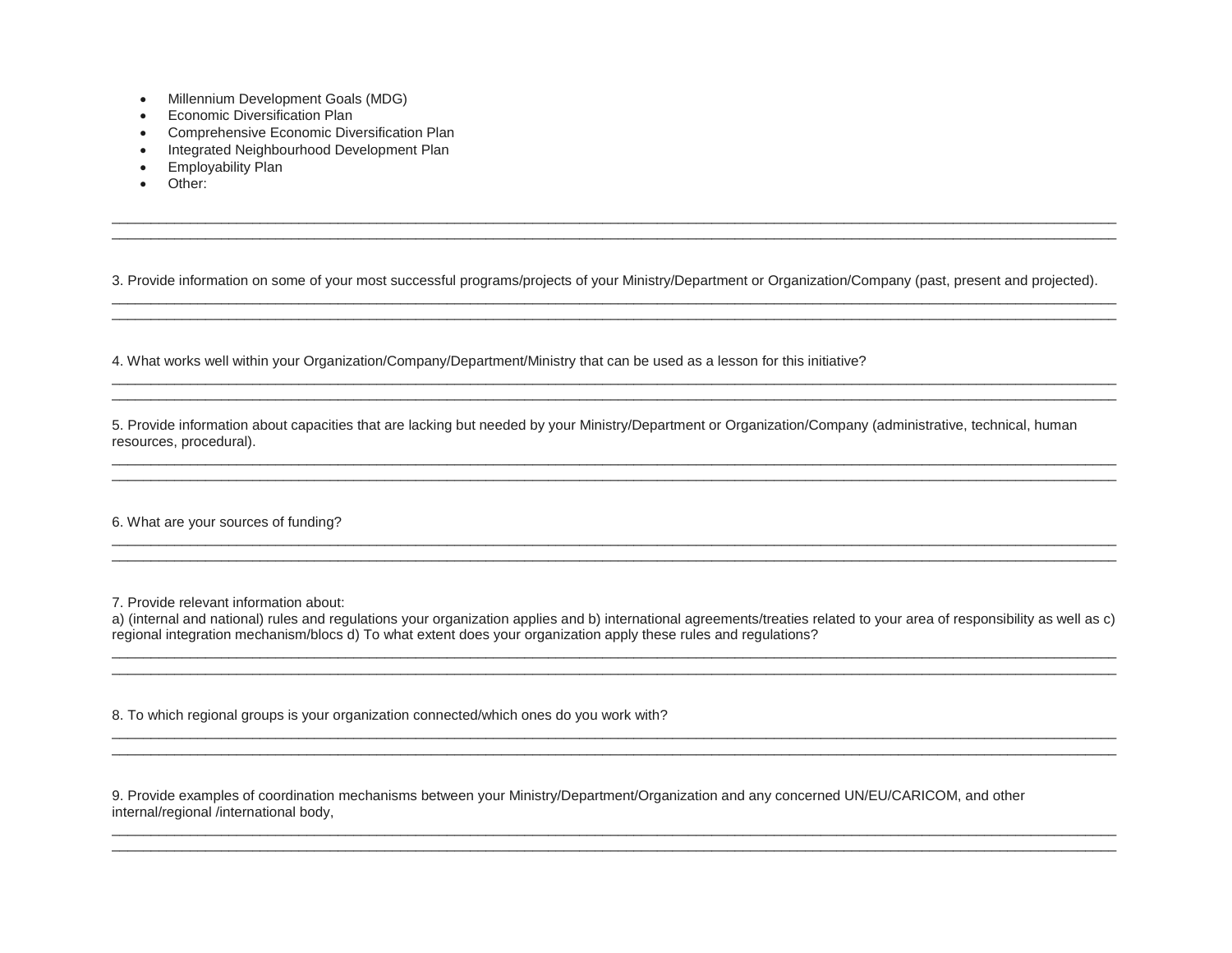10. Provide names and contacts of suggested institutions, agencies, and individuals for further information.

\_\_\_\_\_\_\_\_\_\_\_\_\_\_\_\_\_\_\_\_\_\_\_\_\_\_\_\_\_\_\_\_\_\_\_\_\_\_\_\_\_\_\_\_\_\_\_\_\_\_\_\_\_\_\_\_\_\_\_\_\_\_\_\_\_\_\_\_\_\_\_\_\_\_\_\_\_\_\_\_\_\_\_\_\_\_\_\_\_\_\_\_\_\_\_\_\_\_\_\_\_\_\_\_\_\_\_\_\_\_\_\_\_\_\_\_\_\_\_\_\_\_\_\_\_\_\_\_\_ \_\_\_\_\_\_\_\_\_\_\_\_\_\_\_\_\_\_\_\_\_\_\_\_\_\_\_\_\_\_\_\_\_\_\_\_\_\_\_\_\_\_\_\_\_\_\_\_\_\_\_\_\_\_\_\_\_\_\_\_\_\_\_\_\_\_\_\_\_\_\_\_\_\_\_\_\_\_\_\_\_\_\_\_\_\_\_\_\_\_\_\_\_\_\_\_\_\_\_\_\_\_\_\_\_\_\_\_\_\_\_\_\_\_\_\_\_\_\_\_\_\_\_\_\_\_\_\_\_

\_\_\_\_\_\_\_\_\_\_\_\_\_\_\_\_\_\_\_\_\_\_\_\_\_\_\_\_\_\_\_\_\_\_\_\_\_\_\_\_\_\_\_\_\_\_\_\_\_\_\_\_\_\_\_\_\_\_\_\_\_\_\_\_\_\_\_\_\_\_\_\_\_\_\_\_\_\_\_\_\_\_\_\_\_\_\_\_\_\_\_\_\_\_\_\_\_\_\_\_\_\_\_\_\_\_\_\_\_\_\_\_\_\_\_\_\_\_\_\_\_\_ \_\_\_\_\_\_\_\_\_\_\_\_\_\_\_\_\_\_\_\_\_\_\_\_\_\_\_\_\_\_\_\_\_\_\_\_\_\_\_\_\_\_\_\_\_\_\_\_\_\_\_\_\_\_\_\_\_\_\_\_\_\_\_\_\_\_\_\_\_\_\_\_\_\_\_\_\_\_\_\_\_\_\_\_\_\_\_\_\_\_\_\_\_\_\_\_\_\_\_\_\_\_\_\_\_\_\_\_\_\_\_\_\_\_\_\_\_\_\_\_\_\_

\_\_\_\_\_\_\_\_\_\_\_\_\_\_\_\_\_\_\_\_\_\_\_\_\_\_\_\_\_\_\_\_\_\_\_\_\_\_\_\_\_\_\_\_\_\_\_\_\_\_\_\_\_\_\_\_\_\_\_\_\_\_\_\_\_\_\_\_\_\_\_\_\_\_\_\_\_\_\_\_\_\_\_\_\_\_\_\_\_\_\_\_\_\_\_\_\_\_\_\_\_\_\_\_\_\_\_\_\_\_\_\_\_\_\_\_\_\_\_\_\_\_\_\_\_\_\_\_\_

\_\_\_\_\_\_\_\_\_\_\_\_\_\_\_\_\_\_\_\_\_\_\_\_\_\_\_\_\_\_\_\_\_\_\_\_\_\_\_\_\_\_\_\_\_\_\_\_\_\_\_\_\_\_\_\_\_\_\_\_\_\_\_\_\_\_\_\_\_\_\_\_\_\_\_\_\_\_\_\_\_\_\_\_\_\_\_\_\_\_\_\_\_\_\_\_\_\_\_\_\_\_\_\_\_\_\_\_\_\_\_\_\_\_\_\_\_\_\_\_\_\_\_\_\_\_\_\_\_ \_\_\_\_\_\_\_\_\_\_\_\_\_\_\_\_\_\_\_\_\_\_\_\_\_\_\_\_\_\_\_\_\_\_\_\_\_\_\_\_\_\_\_\_\_\_\_\_\_\_\_\_\_\_\_\_\_\_\_\_\_\_\_\_\_\_\_\_\_\_\_\_\_\_\_\_\_\_\_\_\_\_\_\_\_\_\_\_\_\_\_\_\_\_\_\_\_\_\_\_\_\_\_\_\_\_\_\_\_\_\_\_\_\_\_\_\_\_\_\_\_\_\_\_\_\_\_\_\_

\_\_\_\_\_\_\_\_\_\_\_\_\_\_\_\_\_\_\_\_\_\_\_\_\_\_\_\_\_\_\_\_\_\_\_\_\_\_\_\_\_\_\_\_\_\_\_\_\_\_\_\_\_\_\_\_\_\_\_\_\_\_\_\_\_\_\_\_\_\_\_\_\_\_\_\_\_\_\_\_\_\_\_\_\_\_\_\_\_\_\_\_\_\_\_\_\_\_\_\_\_\_\_\_\_\_\_\_\_\_\_\_\_\_\_\_\_\_\_\_\_\_\_\_\_\_\_\_\_ \_\_\_\_\_\_\_\_\_\_\_\_\_\_\_\_\_\_\_\_\_\_\_\_\_\_\_\_\_\_\_\_\_\_\_\_\_\_\_\_\_\_\_\_\_\_\_\_\_\_\_\_\_\_\_\_\_\_\_\_\_\_\_\_\_\_\_\_\_\_\_\_\_\_\_\_\_\_\_\_\_\_\_\_\_\_\_\_\_\_\_\_\_\_\_\_\_\_\_\_\_\_\_\_\_\_\_\_\_\_\_\_\_\_\_\_\_\_\_\_\_\_\_\_\_\_\_\_\_

\_\_\_\_\_\_\_\_\_\_\_\_\_\_\_\_\_\_\_\_\_\_\_\_\_\_\_\_\_\_\_\_\_\_\_\_\_\_\_\_\_\_\_\_\_\_\_\_\_\_\_\_\_\_\_\_\_\_\_\_\_\_\_\_\_\_\_\_\_\_\_\_\_\_\_\_\_\_\_\_\_\_\_\_\_\_\_\_\_\_\_\_\_\_\_\_\_\_\_\_\_\_\_\_\_\_\_\_\_\_\_\_\_\_\_\_\_\_\_\_\_\_\_\_\_\_\_\_\_

11. Provide information on documented assets of the country. Some examples are provided below:

- multiculturally diverse and professional people
- geographic location and naturally diverse environment
- business and economic advantage (tax incentives, logistical hub, offshore)
- European Union and member of Kingdom (use of Dutch legal system)
- Transportation infrastructure
- Friendly, beautiful island/ lifestyle
- Other:

12. List the bottlenecks that prevent these assets from being fully harnessed.

13. Describe briefly the opportunities within your area of work.

14. Describe briefly the potential threats/risks within your area of work.

15. How do you conduct your functions in a transparent, accountable and high level of integrity?

16. Describe briefly the main concerns of your Department/Organization that prevents achievement of its goals? i.e Example:

\_\_\_\_\_\_\_\_\_\_\_\_\_\_\_\_\_\_\_\_\_\_\_\_\_\_\_\_\_\_\_\_\_\_\_\_\_\_\_\_\_\_\_\_\_\_\_\_\_\_\_\_\_\_\_\_\_\_\_\_\_\_\_\_\_\_\_\_\_\_\_\_\_\_\_\_\_\_\_\_\_\_\_\_\_\_\_\_\_\_\_\_\_\_\_\_\_\_\_\_\_\_\_\_\_\_\_\_\_\_\_\_\_\_\_\_\_\_\_\_\_\_\_\_\_\_\_\_\_

Policies (What?) Policies, Programs/Projects planning not in place. Poor turnout/outputs of the programs/projects

Process: (How?) Insufficient policies, programs/projects implementation/process/procedures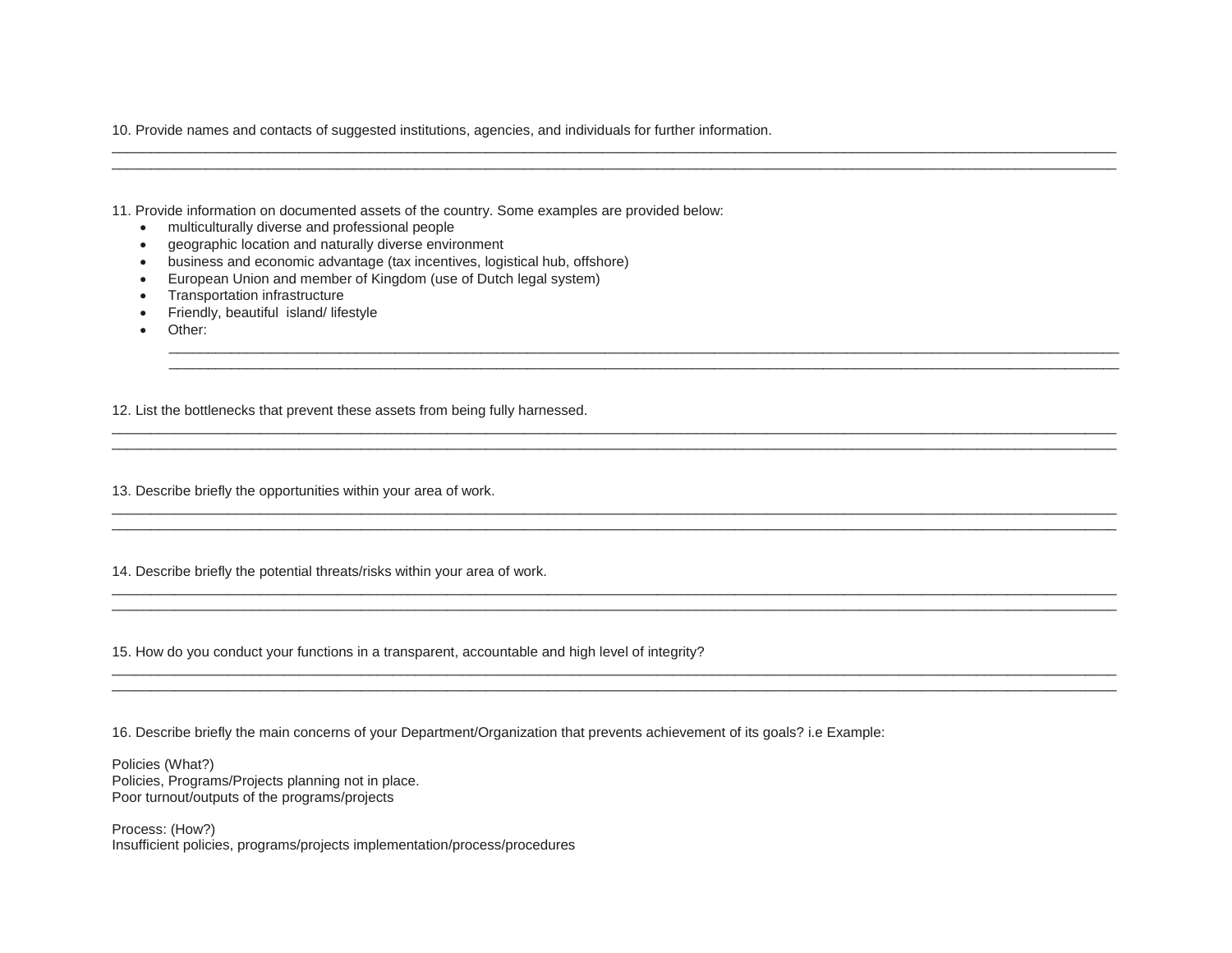Inadequate human resources (By whom) (quantity/quality) Lack of good communication (At which level)? Lack of ownership by target groups: Which target groups, etc

Finances: no problem problem 8 Reason:

17. Describe briefly (in key words max 3 sentences) what concerns your organization has the most about issues raised in the political agenda.

\_\_\_\_\_\_\_\_\_\_\_\_\_\_\_\_\_\_\_\_\_\_\_\_\_\_\_\_\_\_\_\_\_\_\_\_\_\_\_\_\_\_\_\_\_\_\_\_\_\_\_\_\_\_\_\_\_\_\_\_\_\_\_\_\_\_\_\_\_\_\_\_\_\_\_\_\_\_\_\_\_\_\_\_\_\_\_\_\_\_\_\_\_\_\_\_\_\_\_\_\_\_\_\_\_\_\_\_\_\_\_\_\_\_\_\_\_\_\_\_\_\_\_\_\_\_\_\_\_ \_\_\_\_\_\_\_\_\_\_\_\_\_\_\_\_\_\_\_\_\_\_\_\_\_\_\_\_\_\_\_\_\_\_\_\_\_\_\_\_\_\_\_\_\_\_\_\_\_\_\_\_\_\_\_\_\_\_\_\_\_\_\_\_\_\_\_\_\_\_\_\_\_\_\_\_\_\_\_\_\_\_\_\_\_\_\_\_\_\_\_\_\_\_\_\_\_\_\_\_\_\_\_\_\_\_\_\_\_\_\_\_\_\_\_\_\_\_\_\_\_\_\_\_\_\_\_\_\_

\_\_\_\_\_\_\_\_\_\_\_\_\_\_\_\_\_\_\_\_\_\_\_\_\_\_\_\_\_\_\_\_\_\_\_\_\_\_\_\_\_\_\_\_\_\_\_\_\_\_\_\_\_\_\_\_\_\_\_\_\_\_\_\_\_\_\_\_\_\_\_\_\_\_\_\_\_\_\_\_\_\_\_\_\_\_\_\_\_\_\_\_\_\_\_\_\_\_\_\_\_\_\_\_\_\_\_\_\_\_\_\_\_\_\_\_\_\_\_\_\_\_\_\_\_\_\_\_\_ \_\_\_\_\_\_\_\_\_\_\_\_\_\_\_\_\_\_\_\_\_\_\_\_\_\_\_\_\_\_\_\_\_\_\_\_\_\_\_\_\_\_\_\_\_\_\_\_\_\_\_\_\_\_\_\_\_\_\_\_\_\_\_\_\_\_\_\_\_\_\_\_\_\_\_\_\_\_\_\_\_\_\_\_\_\_\_\_\_\_\_\_\_\_\_\_\_\_\_\_\_\_\_\_\_\_\_\_\_\_\_\_\_\_\_\_\_\_\_\_\_\_\_\_\_\_\_\_\_

\_\_\_\_\_\_\_\_\_\_\_\_\_\_\_\_\_\_\_\_\_\_\_\_\_\_\_\_\_\_\_\_\_\_\_\_\_\_\_\_\_\_\_\_\_\_\_\_\_\_\_\_\_\_\_\_\_\_\_\_\_\_\_\_\_\_\_\_\_\_\_\_\_\_\_\_\_\_\_\_\_\_\_\_\_\_\_\_\_\_\_\_\_\_\_\_\_\_\_\_\_\_\_\_\_\_\_\_\_\_\_\_\_\_\_\_\_\_\_\_\_\_\_\_\_\_\_\_\_ \_\_\_\_\_\_\_\_\_\_\_\_\_\_\_\_\_\_\_\_\_\_\_\_\_\_\_\_\_\_\_\_\_\_\_\_\_\_\_\_\_\_\_\_\_\_\_\_\_\_\_\_\_\_\_\_\_\_\_\_\_\_\_\_\_\_\_\_\_\_\_\_\_\_\_\_\_\_\_\_\_\_\_\_\_\_\_\_\_\_\_\_\_\_\_\_\_\_\_\_\_\_\_\_\_\_\_\_\_\_\_\_\_\_\_\_\_\_\_\_\_\_\_\_\_\_\_\_\_

\_\_\_\_\_\_\_\_\_\_\_\_\_\_\_\_\_\_\_\_\_\_\_\_\_\_\_\_\_\_\_\_\_\_\_\_\_\_\_\_\_\_\_\_\_\_\_\_\_\_\_\_\_\_\_\_\_\_\_\_\_\_\_\_\_\_\_\_\_\_\_\_\_\_\_\_\_\_\_\_\_\_\_\_\_\_\_\_\_\_\_\_\_\_\_\_\_\_\_\_\_\_\_\_\_\_\_\_\_\_\_\_\_\_\_\_\_\_\_\_\_\_\_\_\_\_\_\_\_ \_\_\_\_\_\_\_\_\_\_\_\_\_\_\_\_\_\_\_\_\_\_\_\_\_\_\_\_\_\_\_\_\_\_\_\_\_\_\_\_\_\_\_\_\_\_\_\_\_\_\_\_\_\_\_\_\_\_\_\_\_\_\_\_\_\_\_\_\_\_\_\_\_\_\_\_\_\_\_\_\_\_\_\_\_\_\_\_\_\_\_\_\_\_\_\_\_\_\_\_\_\_\_\_\_\_\_\_\_\_\_\_\_\_\_\_\_\_\_\_\_\_\_\_\_\_\_\_\_

\_\_\_\_\_\_\_\_\_\_\_\_\_\_\_\_\_\_\_\_\_\_\_\_\_\_\_\_\_\_\_\_\_\_\_\_\_\_\_\_\_\_\_\_\_\_\_\_\_\_\_\_\_\_\_\_\_\_\_\_\_\_\_\_\_\_\_\_\_\_\_\_\_\_\_\_\_\_\_\_\_\_\_\_\_\_\_\_\_\_\_\_\_\_\_\_\_\_\_\_\_\_\_\_\_\_\_\_\_\_\_\_\_\_\_\_\_\_\_\_\_\_\_\_\_\_\_\_\_ \_\_\_\_\_\_\_\_\_\_\_\_\_\_\_\_\_\_\_\_\_\_\_\_\_\_\_\_\_\_\_\_\_\_\_\_\_\_\_\_\_\_\_\_\_\_\_\_\_\_\_\_\_\_\_\_\_\_\_\_\_\_\_\_\_\_\_\_\_\_\_\_\_\_\_\_\_\_\_\_\_\_\_\_\_\_\_\_\_\_\_\_\_\_\_\_\_\_\_\_\_\_\_\_\_\_\_\_\_\_\_\_\_\_\_\_\_\_\_\_\_\_\_\_\_\_\_\_\_

\_\_\_\_\_\_\_\_\_\_\_\_\_\_\_\_\_\_\_\_\_\_\_\_\_\_\_\_\_\_\_\_\_\_\_\_\_\_\_\_\_\_\_\_\_\_\_\_\_\_\_\_\_\_\_\_\_\_\_\_\_\_\_\_\_\_\_\_\_\_\_\_\_\_\_\_\_\_\_\_\_\_\_\_\_\_\_\_\_\_\_\_\_\_\_\_\_\_\_\_\_\_\_\_\_\_\_\_\_\_\_\_\_\_\_\_\_\_\_\_\_\_\_\_\_\_\_\_\_ \_\_\_\_\_\_\_\_\_\_\_\_\_\_\_\_\_\_\_\_\_\_\_\_\_\_\_\_\_\_\_\_\_\_\_\_\_\_\_\_\_\_\_\_\_\_\_\_\_\_\_\_\_\_\_\_\_\_\_\_\_\_\_\_\_\_\_\_\_\_\_\_\_\_\_\_\_\_\_\_\_\_\_\_\_\_\_\_\_\_\_\_\_\_\_\_\_\_\_\_\_\_\_\_\_\_\_\_\_\_\_\_\_\_\_\_\_\_\_\_\_\_\_\_\_\_\_\_\_

18. Communication & Coordination:

a. What communication strategy gives the most success to reaching your goals?

b. How do you coordinate with other Departments and Organizations?

c. How can your organization help to improve the coordination of relationship within government and outside of government?

d. Do you consider your organization coordinates well/enough with the political bodies/Council of Ministers and parliamentarians to achieve objectives of your organization or department?

e.What opportunities do you see between Departments/Ministries? Or between your organization and other (external) organizations ?

f. What Information and Communication Technology (ICT) tools and applicable databases do you currently use for managing information flows/storage?

- Mass media
- Microsoft Office (WORD, EXCEL, ACESS)
- Statistical Package for Social Sciences (SPSS)
- Databases (Health management Information System, Education Management System)
- Special software packages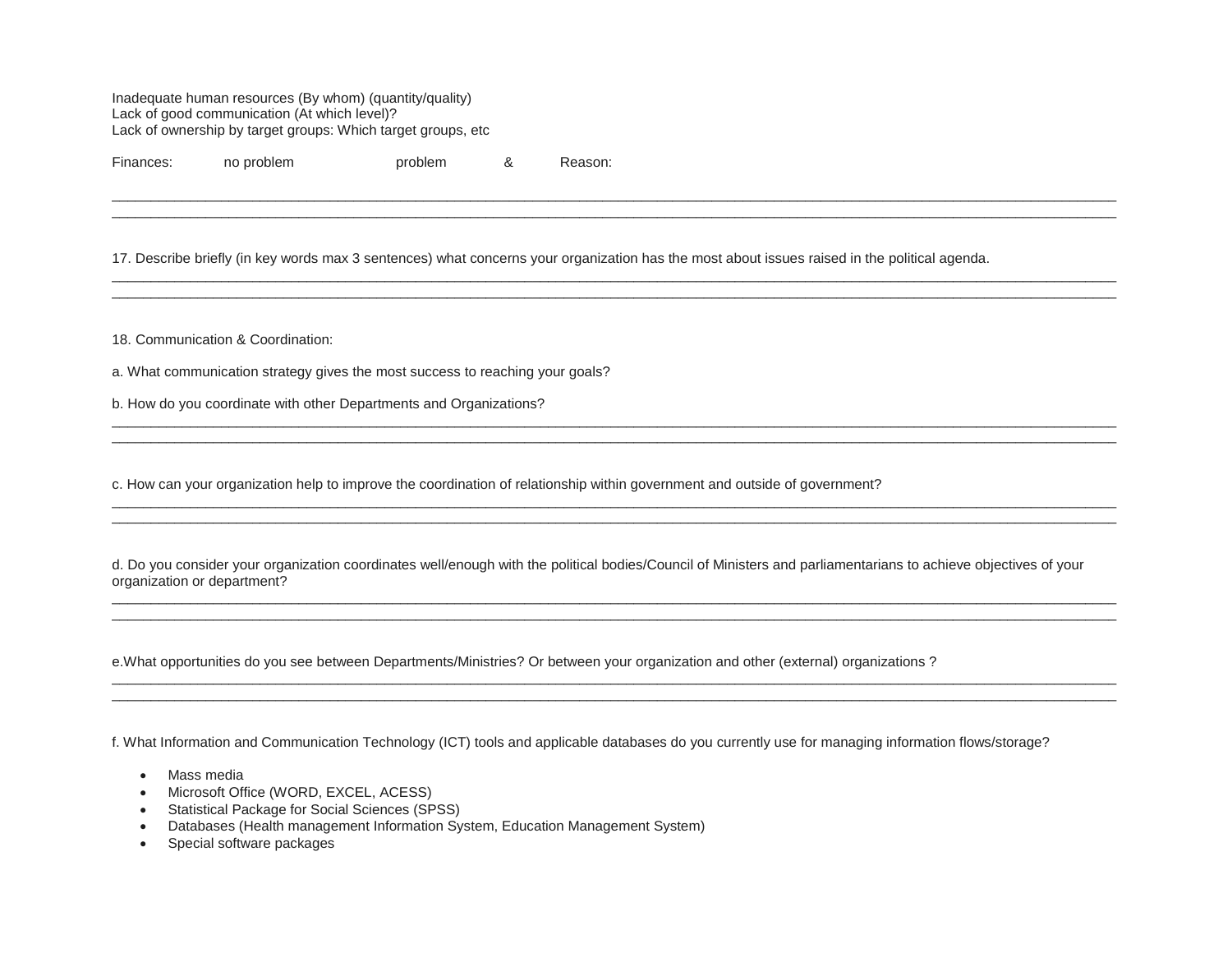• Other:

g. What communication plans do you have for setting up new information systems or databases?

19. What other external conditions can help achieve the program objectives for your Organization/Department/Ministry ?

Please provide information on the. assistance that you may need for your input to MDGs and NDP and when (during 2012-2013)?

\_\_\_\_\_\_\_\_\_\_\_\_\_\_\_\_\_\_\_\_\_\_\_\_\_\_\_\_\_\_\_\_\_\_\_\_\_\_\_\_\_\_\_\_\_\_\_\_\_\_\_\_\_\_\_\_\_\_\_\_\_\_\_\_\_\_\_\_\_\_\_\_\_\_\_\_\_\_\_\_\_\_\_\_\_\_\_\_\_\_\_\_\_\_\_\_\_\_\_\_\_\_\_\_\_\_\_\_\_\_\_\_\_\_\_\_\_\_\_\_\_\_ \_\_\_\_\_\_\_\_\_\_\_\_\_\_\_\_\_\_\_\_\_\_\_\_\_\_\_\_\_\_\_\_\_\_\_\_\_\_\_\_\_\_\_\_\_\_\_\_\_\_\_\_\_\_\_\_\_\_\_\_\_\_\_\_\_\_\_\_\_\_\_\_\_\_\_\_\_\_\_\_\_\_\_\_\_\_\_\_\_\_\_\_\_\_\_\_\_\_\_\_\_\_\_\_\_\_\_\_\_\_\_\_\_\_\_\_\_\_\_\_\_\_

\_\_\_\_\_\_\_\_\_\_\_\_\_\_\_\_\_\_\_\_\_\_\_\_\_\_\_\_\_\_\_\_\_\_\_\_\_\_\_\_\_\_\_\_\_\_\_\_\_\_\_\_\_\_\_\_\_\_\_\_\_\_\_\_\_\_\_\_\_\_\_\_\_\_\_\_\_\_\_\_\_\_\_\_\_\_\_\_\_\_\_\_\_\_\_\_\_\_\_\_\_\_\_\_\_\_\_\_\_\_\_\_\_\_\_\_\_\_\_\_\_\_\_\_\_\_\_\_\_ \_\_\_\_\_\_\_\_\_\_\_\_\_\_\_\_\_\_\_\_\_\_\_\_\_\_\_\_\_\_\_\_\_\_\_\_\_\_\_\_\_\_\_\_\_\_\_\_\_\_\_\_\_\_\_\_\_\_\_\_\_\_\_\_\_\_\_\_\_\_\_\_\_\_\_\_\_\_\_\_\_\_\_\_\_\_\_\_\_\_\_\_\_\_\_\_\_\_\_\_\_\_\_\_\_\_\_\_\_\_\_\_\_\_\_\_\_\_\_\_\_\_\_\_\_\_\_\_\_

\_\_\_\_\_\_\_\_\_\_\_\_\_\_\_\_\_\_\_\_\_\_\_\_\_\_\_\_\_\_\_\_\_\_\_\_\_\_\_\_\_\_\_\_\_\_\_\_\_\_\_\_\_\_\_\_\_\_\_\_\_\_\_\_\_\_\_\_\_\_\_\_\_\_\_\_\_\_\_\_\_\_\_\_\_\_\_\_\_\_\_\_\_\_\_\_\_\_\_\_\_\_\_\_\_\_\_\_\_\_\_\_\_\_\_\_\_\_\_\_\_\_\_\_\_\_\_\_\_ \_\_\_\_\_\_\_\_\_\_\_\_\_\_\_\_\_\_\_\_\_\_\_\_\_\_\_\_\_\_\_\_\_\_\_\_\_\_\_\_\_\_\_\_\_\_\_\_\_\_\_\_\_\_\_\_\_\_\_\_\_\_\_\_\_\_\_\_\_\_\_\_\_\_\_\_\_\_\_\_\_\_\_\_\_\_\_\_\_\_\_\_\_\_\_\_\_\_\_\_\_\_\_\_\_\_\_\_\_\_\_\_\_\_\_\_\_\_\_\_\_\_\_\_\_\_\_\_\_

\_\_\_\_\_\_\_\_\_\_\_\_\_\_\_\_\_\_\_\_\_\_\_\_\_\_\_\_\_\_\_\_\_\_\_\_\_\_\_\_\_\_\_\_\_\_\_\_\_\_\_\_\_\_\_\_\_\_\_\_\_\_\_\_\_\_\_\_\_\_\_\_\_\_\_\_\_\_\_\_\_\_\_\_\_\_\_\_\_\_\_\_\_\_\_\_\_\_\_\_\_\_\_\_\_\_\_\_\_\_\_\_\_\_\_\_\_\_\_\_\_\_\_\_\_\_\_\_\_ \_\_\_\_\_\_\_\_\_\_\_\_\_\_\_\_\_\_\_\_\_\_\_\_\_\_\_\_\_\_\_\_\_\_\_\_\_\_\_\_\_\_\_\_\_\_\_\_\_\_\_\_\_\_\_\_\_\_\_\_\_\_\_\_\_\_\_\_\_\_\_\_\_\_\_\_\_\_\_\_\_\_\_\_\_\_\_\_\_\_\_\_\_\_\_\_\_\_\_\_\_\_\_\_\_\_\_\_\_\_\_\_\_\_\_\_\_\_\_\_\_\_\_\_\_\_\_\_\_

\_\_\_\_\_\_\_\_\_\_\_\_\_\_\_\_\_\_\_\_\_\_\_\_\_\_\_\_\_\_\_\_\_\_\_\_\_\_\_\_\_\_\_\_\_\_\_\_\_\_\_\_\_\_\_\_\_\_\_\_\_\_\_\_\_\_\_\_\_\_\_\_\_\_\_\_\_\_\_\_\_\_\_\_\_\_\_\_\_\_\_\_\_\_\_\_\_\_\_\_\_\_\_\_\_\_\_\_\_\_\_\_\_\_\_\_\_\_\_\_\_\_\_\_\_\_\_\_\_ \_\_\_\_\_\_\_\_\_\_\_\_\_\_\_\_\_\_\_\_\_\_\_\_\_\_\_\_\_\_\_\_\_\_\_\_\_\_\_\_\_\_\_\_\_\_\_\_\_\_\_\_\_\_\_\_\_\_\_\_\_\_\_\_\_\_\_\_\_\_\_\_\_\_\_\_\_\_\_\_\_\_\_\_\_\_\_\_\_\_\_\_\_\_\_\_\_\_\_\_\_\_\_\_\_\_\_\_\_\_\_\_\_\_\_\_\_\_\_\_\_\_\_\_\_\_\_\_\_

\_\_\_\_\_\_\_\_\_\_\_\_\_\_\_\_\_\_\_\_\_\_\_\_\_\_\_\_\_\_\_\_\_\_\_\_\_\_\_\_\_\_\_\_\_\_\_\_\_\_\_\_\_\_\_\_\_\_\_\_\_\_\_\_\_\_\_\_\_\_\_\_\_\_\_\_\_\_\_\_\_\_\_\_\_\_\_\_\_\_\_\_\_\_\_\_\_\_\_\_\_\_\_\_\_\_\_\_\_\_\_\_\_\_\_\_\_\_\_\_\_\_\_\_\_\_\_\_\_ \_\_\_\_\_\_\_\_\_\_\_\_\_\_\_\_\_\_\_\_\_\_\_\_\_\_\_\_\_\_\_\_\_\_\_\_\_\_\_\_\_\_\_\_\_\_\_\_\_\_\_\_\_\_\_\_\_\_\_\_\_\_\_\_\_\_\_\_\_\_\_\_\_\_\_\_\_\_\_\_\_\_\_\_\_\_\_\_\_\_\_\_\_\_\_\_\_\_\_\_\_\_\_\_\_\_\_\_\_\_\_\_\_\_\_\_\_\_\_\_\_\_\_\_\_\_\_\_\_

#### **Section III.**

#### **National Development Plan**

20. How can your organization ensure that Sint Maarten benefits from having an NDP?

21. a. Is this a good time to conduct an NDP for Sint Maarten?

Yes No & Reason:

b. Please provide information on the assistance that you may need for your input to the NDP and when (during 2012-2013)?

\_\_\_\_\_\_\_\_\_\_\_\_\_\_\_\_\_\_\_\_\_\_\_\_\_\_\_\_\_\_\_\_\_\_\_\_\_\_\_\_\_\_\_\_\_\_\_\_\_\_\_\_\_\_\_\_\_\_\_\_\_\_\_\_\_\_\_\_\_\_\_\_\_\_\_\_\_\_\_\_\_\_\_\_\_\_\_\_\_\_\_\_\_\_\_\_\_\_\_\_\_\_\_\_\_\_\_\_\_\_\_\_\_\_\_\_\_\_\_\_\_\_\_\_\_\_\_\_\_

22. Who would you suggest to be the key actors in the social dialogue and which potential critical issues should be covered in the NDP?

23. What are the interests of your Department/Organization in drafting a NDP?

24. The NDP is a comprehensive process, which calls for a significant contribution of ones working-time. The BAK Dept. has an implementation and guiding role in, among other, the coordination of the respective working groups.

\_\_\_\_\_\_\_\_\_\_\_\_\_\_\_\_\_\_\_\_\_\_\_\_\_\_\_\_\_\_\_\_\_\_\_\_\_\_\_\_\_\_\_\_\_\_\_\_\_\_\_\_\_\_\_\_\_\_\_\_\_\_\_\_\_\_\_\_\_\_\_\_\_\_\_\_\_\_\_\_\_\_\_\_\_\_\_\_\_\_\_\_\_\_\_\_\_\_\_\_\_\_\_\_\_\_\_\_\_\_\_\_\_\_\_\_\_\_\_\_\_\_\_\_\_\_\_\_\_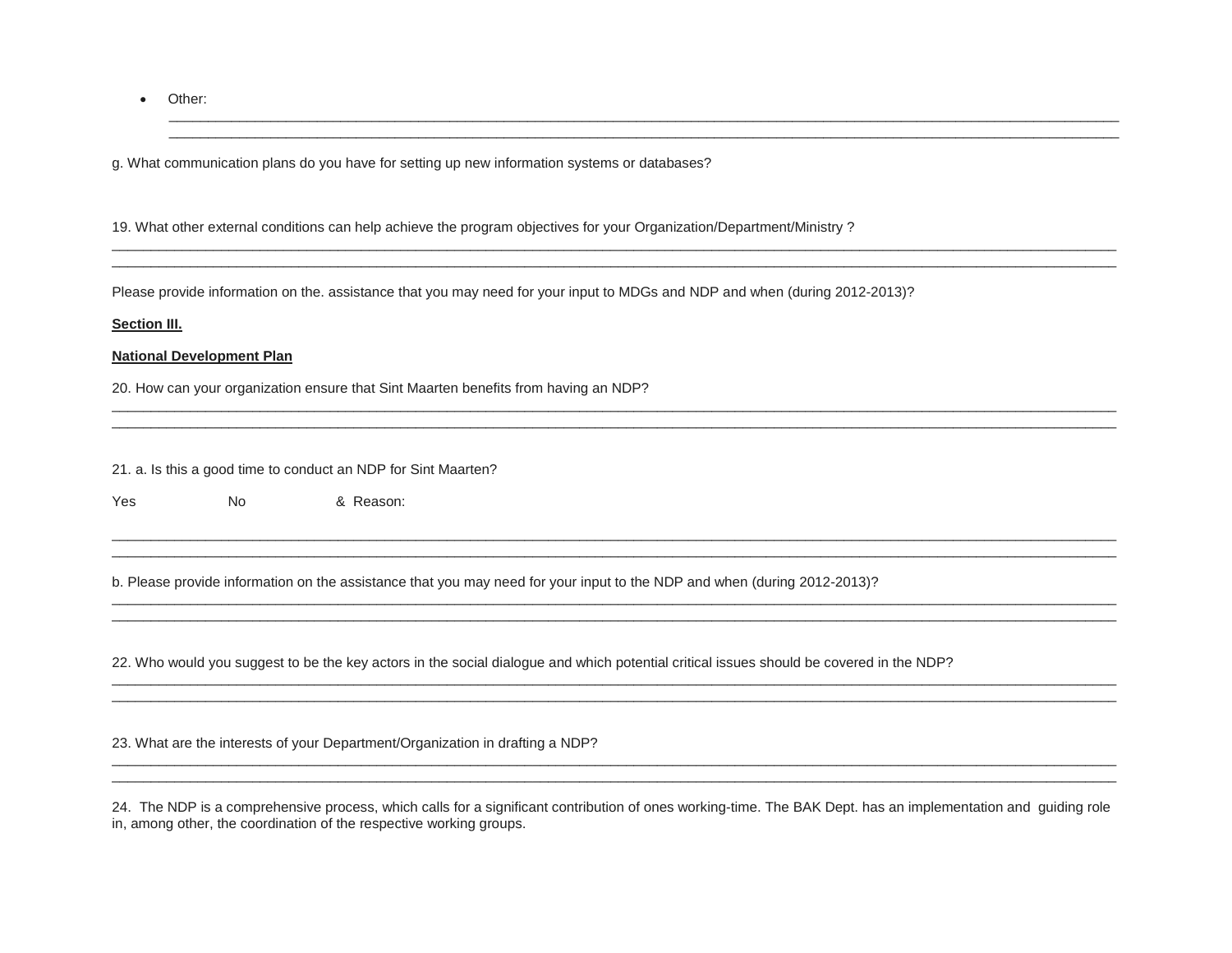A. How would you envision BAK, from the perspective of its coordinating task, accommodate to support you in your potential contribution? (please rank 3 possible activities)

\_\_\_\_\_\_\_\_\_\_\_\_\_\_\_\_\_\_\_\_\_\_\_\_\_\_\_\_\_\_\_\_\_\_\_\_\_\_\_\_\_\_\_\_\_\_\_\_\_\_\_\_\_\_\_\_\_\_\_\_\_\_\_\_\_\_\_\_\_\_\_\_\_\_\_\_\_\_\_\_\_\_\_\_\_\_\_\_\_\_\_\_\_\_\_\_\_\_\_\_\_\_\_\_\_\_\_\_\_\_\_\_\_\_\_\_\_\_\_\_\_\_\_\_\_\_\_\_\_ \_\_\_\_\_\_\_\_\_\_\_\_\_\_\_\_\_\_\_\_\_\_\_\_\_\_\_\_\_\_\_\_\_\_\_\_\_\_\_\_\_\_\_\_\_\_\_\_\_\_\_\_\_\_\_\_\_\_\_\_\_\_\_\_\_\_\_\_\_\_\_\_\_\_\_\_\_\_\_\_\_\_\_\_\_\_\_\_\_\_\_\_\_\_\_\_\_\_\_\_\_\_\_\_\_\_\_\_\_\_\_\_\_\_\_\_\_\_\_\_\_\_\_\_\_\_\_\_\_

B. How can your daily operations contribute to the coordinating tasks of BAK? (please rank your top 3 activities)

25. Can you give a brief description (max 3 sentences) of what role you can envision for your Ministry/Department/Organization in developing the NDP for Sint Maarten? What role is your Ministry/Department/Organization mandated to play in this process?

\_\_\_\_\_\_\_\_\_\_\_\_\_\_\_\_\_\_\_\_\_\_\_\_\_\_\_\_\_\_\_\_\_\_\_\_\_\_\_\_\_\_\_\_\_\_\_\_\_\_\_\_\_\_\_\_\_\_\_\_\_\_\_\_\_\_\_\_\_\_\_\_\_\_\_\_\_\_\_\_\_\_\_\_\_\_\_\_\_\_\_\_\_\_\_\_\_\_\_\_\_\_\_\_\_\_\_\_\_\_\_\_\_\_\_\_\_\_\_\_\_\_\_\_\_\_\_\_\_ \_\_\_\_\_\_\_\_\_\_\_\_\_\_\_\_\_\_\_\_\_\_\_\_\_\_\_\_\_\_\_\_\_\_\_\_\_\_\_\_\_\_\_\_\_\_\_\_\_\_\_\_\_\_\_\_\_\_\_\_\_\_\_\_\_\_\_\_\_\_\_\_\_\_\_\_\_\_\_\_\_\_\_\_\_\_\_\_\_\_\_\_\_\_\_\_\_\_\_\_\_\_\_\_\_\_\_\_\_\_\_\_\_\_\_\_\_\_\_\_\_\_\_\_\_\_\_\_\_

\_\_\_\_\_\_\_\_\_\_\_\_\_\_\_\_\_\_\_\_\_\_\_\_\_\_\_\_\_\_\_\_\_\_\_\_\_\_\_\_\_\_\_\_\_\_\_\_\_\_\_\_\_\_\_\_\_\_\_\_\_\_\_\_\_\_\_\_\_\_\_\_\_\_\_\_\_\_\_\_\_\_\_\_\_\_\_\_\_\_\_\_\_\_\_\_\_\_\_\_\_\_\_\_\_\_\_\_\_\_\_\_\_\_\_\_\_\_\_\_\_\_\_\_\_\_\_\_\_

\_\_\_\_\_\_\_\_\_\_\_\_\_\_\_\_\_\_\_\_\_\_\_\_\_\_\_\_\_\_\_\_\_\_\_\_\_\_\_\_\_\_\_\_\_\_\_\_\_\_\_\_\_\_\_\_\_\_\_\_\_\_\_\_\_\_\_\_\_\_\_\_\_\_\_\_\_\_\_\_\_\_\_\_\_\_\_\_\_\_\_\_\_\_\_\_\_\_\_\_\_\_\_\_\_\_\_\_\_\_\_\_\_\_\_\_\_\_\_\_\_\_\_\_\_\_\_\_\_ \_\_\_\_\_\_\_\_\_\_\_\_\_\_\_\_\_\_\_\_\_\_\_\_\_\_\_\_\_\_\_\_\_\_\_\_\_\_\_\_\_\_\_\_\_\_\_\_\_\_\_\_\_\_\_\_\_\_\_\_\_\_\_\_\_\_\_\_\_\_\_\_\_\_\_\_\_\_\_\_\_\_\_\_\_\_\_\_\_\_\_\_\_\_\_\_\_\_\_\_\_\_\_\_\_\_\_\_\_\_\_\_\_\_\_\_\_\_\_\_\_\_\_\_\_\_\_\_\_

\_\_\_\_\_\_\_\_\_\_\_\_\_\_\_\_\_\_\_\_\_\_\_\_\_\_\_\_\_\_\_\_\_\_\_\_\_\_\_\_\_\_\_\_\_\_\_\_\_\_\_\_\_\_\_\_\_\_\_\_\_\_\_\_\_\_\_\_\_\_\_\_\_\_\_\_\_\_\_\_\_\_\_\_\_\_\_\_\_\_\_\_\_\_\_\_\_\_\_\_\_\_\_\_\_\_\_\_\_\_\_\_\_\_\_\_\_\_\_\_\_\_\_\_\_\_\_\_\_

\_\_\_\_\_\_\_\_\_\_\_\_\_\_\_\_\_\_\_\_\_\_\_\_\_\_\_\_\_\_\_\_\_\_\_\_\_\_\_\_\_\_\_\_\_\_\_\_\_\_\_\_\_\_\_\_\_\_\_\_\_\_\_\_\_\_\_\_\_\_\_\_\_\_\_\_\_\_\_\_\_\_\_\_\_\_\_\_\_\_\_\_\_\_\_\_\_\_\_\_\_\_\_\_\_\_\_\_\_\_\_\_\_\_\_\_\_\_\_\_\_\_\_\_\_\_\_\_\_ \_\_\_\_\_\_\_\_\_\_\_\_\_\_\_\_\_\_\_\_\_\_\_\_\_\_\_\_\_\_\_\_\_\_\_\_\_\_\_\_\_\_\_\_\_\_\_\_\_\_\_\_\_\_\_\_\_\_\_\_\_\_\_\_\_\_\_\_\_\_\_\_\_\_\_\_\_\_\_\_\_\_\_\_\_\_\_\_\_\_\_\_\_\_\_\_\_\_\_\_\_\_\_\_\_\_\_\_\_\_\_\_\_\_\_\_\_\_\_\_\_\_\_\_\_\_\_\_\_

\_\_\_\_\_\_\_\_\_\_\_\_\_\_\_\_\_\_\_\_\_\_\_\_\_\_\_\_\_\_\_\_\_\_\_\_\_\_\_\_\_\_\_\_\_\_\_\_\_\_\_\_\_\_\_\_\_\_\_\_\_\_\_\_\_\_\_\_\_\_\_\_\_\_\_\_\_\_\_\_\_\_\_\_\_\_\_\_\_\_\_\_\_\_\_\_\_\_\_\_\_\_\_\_\_\_\_\_\_\_\_\_\_\_\_\_\_\_\_\_\_\_\_\_\_\_\_\_\_ \_\_\_\_\_\_\_\_\_\_\_\_\_\_\_\_\_\_\_\_\_\_\_\_\_\_\_\_\_\_\_\_\_\_\_\_\_\_\_\_\_\_\_\_\_\_\_\_\_\_\_\_\_\_\_\_\_\_\_\_\_\_\_\_\_\_\_\_\_\_\_\_\_\_\_\_\_\_\_\_\_\_\_\_\_\_\_\_\_\_\_\_\_\_\_\_\_\_\_\_\_\_\_\_\_\_\_\_\_\_\_\_\_\_\_\_\_\_\_\_\_\_\_\_\_\_\_\_\_

\_\_\_\_\_\_\_\_\_\_\_\_\_\_\_\_\_\_\_\_\_\_\_\_\_\_\_\_\_\_\_\_\_\_\_\_\_\_\_\_\_\_\_\_\_\_\_\_\_\_\_\_\_\_\_\_\_\_\_\_\_\_\_\_\_\_\_\_\_\_\_\_\_\_\_\_\_\_\_\_\_\_\_\_\_\_\_\_\_\_\_\_\_\_\_\_\_\_\_\_\_\_\_\_\_\_\_\_\_\_\_\_\_\_\_\_\_\_\_\_\_\_\_\_\_\_\_\_\_ \_\_\_\_\_\_\_\_\_\_\_\_\_\_\_\_\_\_\_\_\_\_\_\_\_\_\_\_\_\_\_\_\_\_\_\_\_\_\_\_\_\_\_\_\_\_\_\_\_\_\_\_\_\_\_\_\_\_\_\_\_\_\_\_\_\_\_\_\_\_\_\_\_\_\_\_\_\_\_\_\_\_\_\_\_\_\_\_\_\_\_\_\_\_\_\_\_\_\_\_\_\_\_\_\_\_\_\_\_\_\_\_\_\_\_\_\_\_\_\_\_\_\_\_\_\_\_\_\_

**Section IV.**

### **Millennium Development Goals (MDG)**

26. What has your Organization/Company/Ministry/Department achieved in relations to the MDGs since 2011?

27. Have you seen a copy of the Sint Maarten MDG report 2011? How can such a report help achievement of your objectives?

\_\_\_\_\_\_\_\_\_\_\_\_\_\_\_\_\_\_\_\_\_\_\_\_\_\_\_\_\_\_\_\_\_\_\_\_\_\_\_\_\_\_\_\_\_\_\_\_\_\_\_\_\_\_\_\_\_\_\_\_\_\_\_\_\_\_\_\_\_\_\_\_\_\_\_\_\_\_\_\_\_\_\_\_\_\_\_\_\_\_\_\_\_\_\_\_\_\_\_\_\_\_\_\_\_\_\_\_\_\_\_\_\_\_\_\_\_\_\_\_\_\_\_\_\_\_\_\_\_

28. What MDG themes do you envision as the primary concerns for focus?

29. a. Do you have other suggestions based on the MDG indicators for Sint Maarten as highlighted in the MDG report?

b. Please provide information on the assistance that you may need for your input to the MDG implementation process and when (during 2012-2013)?

\_\_\_\_\_\_\_\_\_\_\_\_\_\_\_\_\_\_\_\_\_\_\_\_\_\_\_\_\_\_\_\_\_\_\_\_\_\_\_\_\_\_\_\_\_\_\_\_\_\_\_\_\_\_\_\_\_\_\_\_\_\_\_\_\_\_\_\_\_\_\_\_\_\_\_\_\_\_\_\_\_\_\_\_\_\_\_\_\_\_\_\_\_\_\_\_\_\_\_\_\_\_\_\_\_\_\_\_\_\_\_\_\_\_\_\_\_\_\_\_\_

For questions 30 – 36, please rank your top 3 options

30. Mention 3 main tools you consider that helps Sint Maarten on poverty alleviation?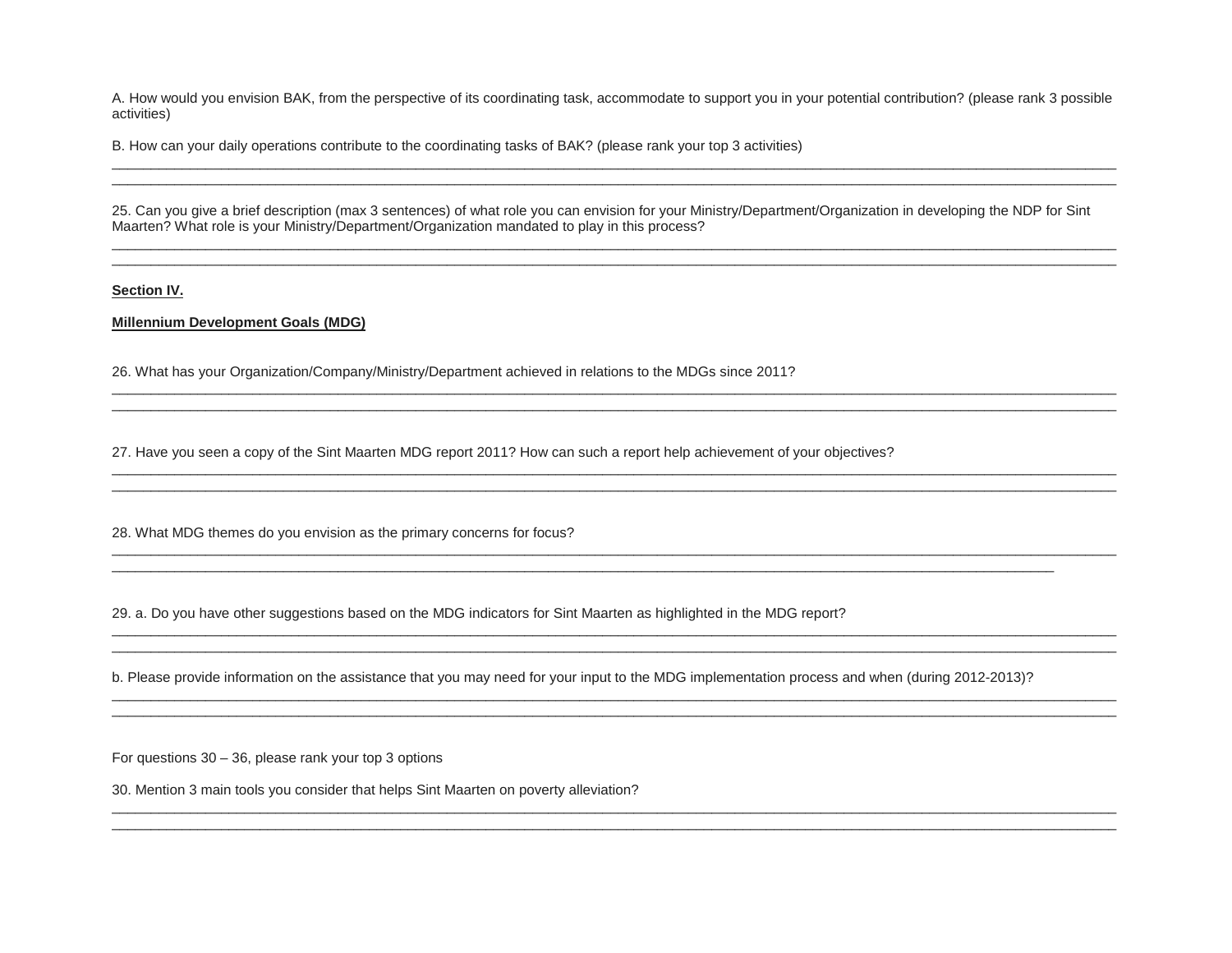31. Mention 3 main tools you consider that helps Sint Maarten on gender disparity in primary and secondary education

32. Mention 3 main tools you consider that helps Sint Maarten to combat HIV/AIDS and Dengue/Diabetes/Obesities;

33. What assets do you consider Sint Maarten has on Environment?

34. Mention 3 main tools you consider that helps Sint Maarten to ensure environmental sustainability/protect our nature

35. Mention 3 main tools you consider that helps Sint Maarten to be a safer and secure place?

36. Mention 3 main tools you consider that helps Sint Maarten to develop a good global partnership for its development.

Section V Social Dialogue

#### 1. Public-private sector dialogue

37.

a. Is there any mechanism of public-private consultation and decision-making process that your organization is part of?

b) If response to the previous question is yes, are you sufficiently represented and participating?